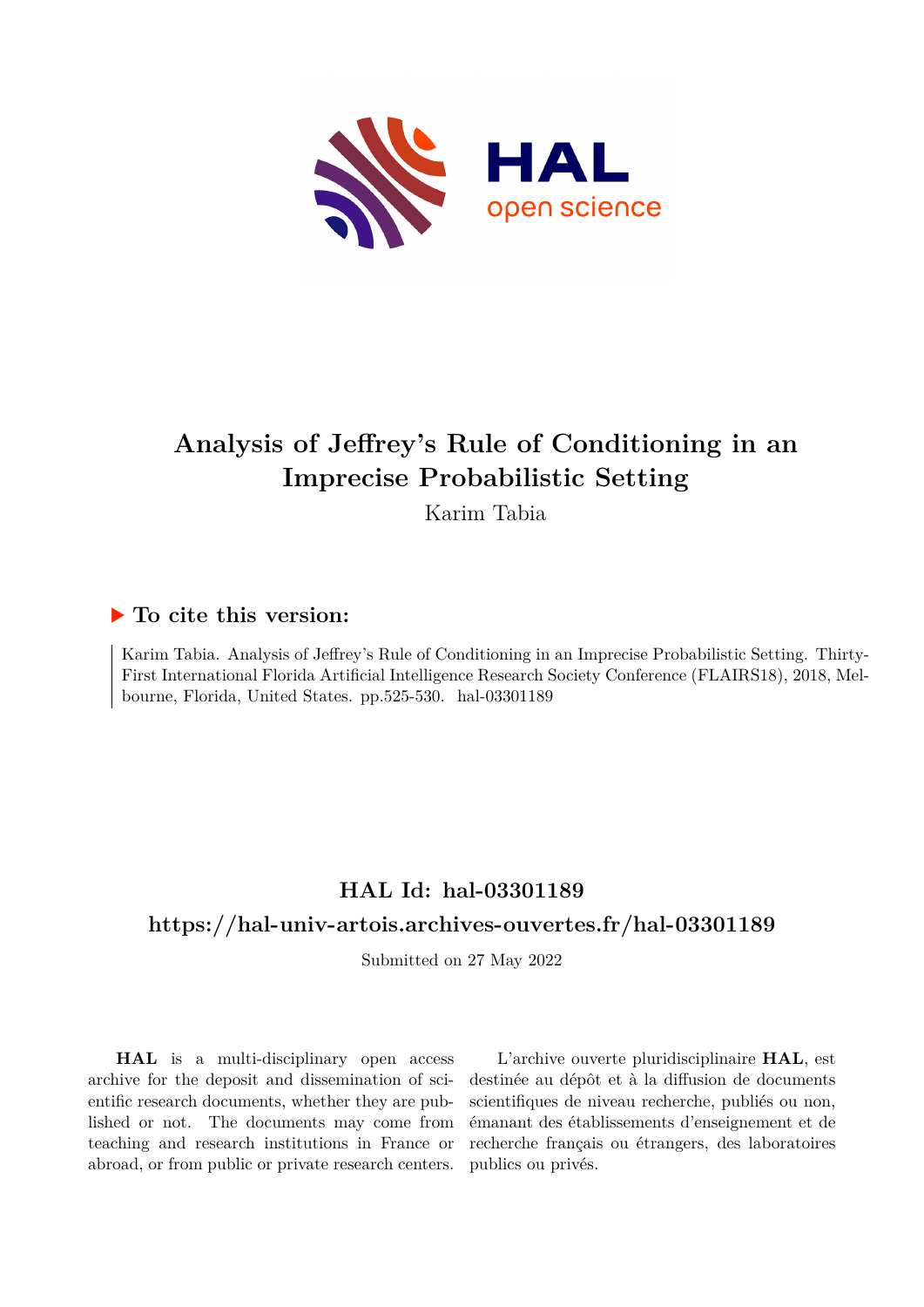## Analysis of Jeffrey's rule of conditioning in an imprecise probabilistic setting (Preprint version)

Karim Tabia Artois University - Nord de France, CRIL CNRS UMR 8188, Artois, F-62307 Lens, France tabia@cril.univ-artois.fr

#### Abstract

While sets of probability measures and imprecise probabilities in general, are widely accepted as a powerful and unifying framework for handling uncertain and incomplete information, updating such belief sets with new uncertain inputs has not received enough attention. In this paper, we provide an analysis of Jeffrey's rule of conditioning for updating sets of probability measures with new information, possibly uncertain and imprecise, also expressed as sets of probability measures. The paper first provides properties for updating sets of probability measures in the spirit of Jeffrey's rule, then provides and analyses extensions of Jeffrey's rule to three main imprecise probability representations: i) finite sets of probability measures and ii) convex set of probability measures specified by extreme points. The proposed extensions capture the proposed postulates and recover the standard Jeffrey's rule in case where the updated set and the new input are single probability measures.

#### Introduction

Imprecise probability theory (Levi 1980; Walley 2000) is a unifying uncertainty theory particularly suited for encoding and reasoning with imprecise or ill-known information. This framework is often seen as a probabilistic setting with relaxed parameters and it is typically used to reason with multiple expert information (Nau 2002), perform sensitivity analysis (Bock, de Campos, and Antonucci 2014), decision making with incomplete or scarce information (Antonucci, Piatti, and Zaffalon 2007), etc. Imprecise probabilities are often associated with a robust Bayesian interpretation (Berger et al. 1994) assuming that the probability measure corresponding to the actual beliefs exists and it is unique but it is unknown, that's why it is expressed in an imprecise way using the concept of sets of probability measures, credal sets (Levi 1980; Walley 2000) or using other representations (such as interval-based probabilities (de Campos, Huete, and Moral 1994) and probabilistic logic programs (Lukasiewicz 2001)).

Given a set of initial uncertain beliefs, one may have

new information which can be in the form of a hard evidence or in the form of uncertain or soft evidence (e.g. unreliable input) or simply new uncertain infor $m$ ation regarding some events<sup>1</sup>. Our focus is on updating a set of probability measures with new information expressed also as a set of probability measures. In the standard probabilistic setting, Jeffrey's rule (Jeffrey 1965) generalizes the standard probabilistic conditioning to the case of uncertain inputs. This conditioning rule has been adapted and studied in many uncertainty settings (for instances, see (Dubois and Prade 1997) for the possibilistic setting, (Ma et al. 2011) for Dempster-Shafer theory). In (Benferhat et al. 2010), it is claimed that this rule can successfully recover most of belief revision rules such as natural and drastic belief revision. Many works highlighted the necessity of updating probabilistic information with sets of probability measures (Karlsson, Johansson, and Andler 2011; Skulj 2006; Tang and Zheng 2006; Rens, Meyer, and Casini 2016). For example, in (Skulj 2006), the author updates a probability measure to create some neighborhood of imprecise probabilities for some events. In (Karlsson, Johansson, and Andler 2011), the authors study combining multiple evidences provided in the form of credal sets. There is to the best of our knowledge no study on an extension of Jeffrey's rule to sets of probability measures. The main contributions of the paper are:

i) We provide natural properties that an extension of Jeffrey's rule to imprecise probabilistic settings should satisfy.

ii) We provide extensions of Jeffrey's rule to sets of probability measures and convex credal sets.

iii) We study the properties of the proposed extensions. Interestingly enough, the proposed extensions satisfy the defined postulates and collapse to the standard Jeffrey's rule in case where the prior belief set and the new input consist only in single probability measures.

#### Imprecise probabilities: Basic concepts

In the following,  $\Omega = {\omega_0, \omega_1, ..., \omega_m}$  denotes the universe of discourse (all possible states of the world) and

Copyright © 2018, Association for the Advancement of Artificial Intelligence (www.aaai.org). All rights reserved.

<sup>&</sup>lt;sup>1</sup>On the different meanings of hard, soft and uncertain evidence, see (Ma and Liu 2011).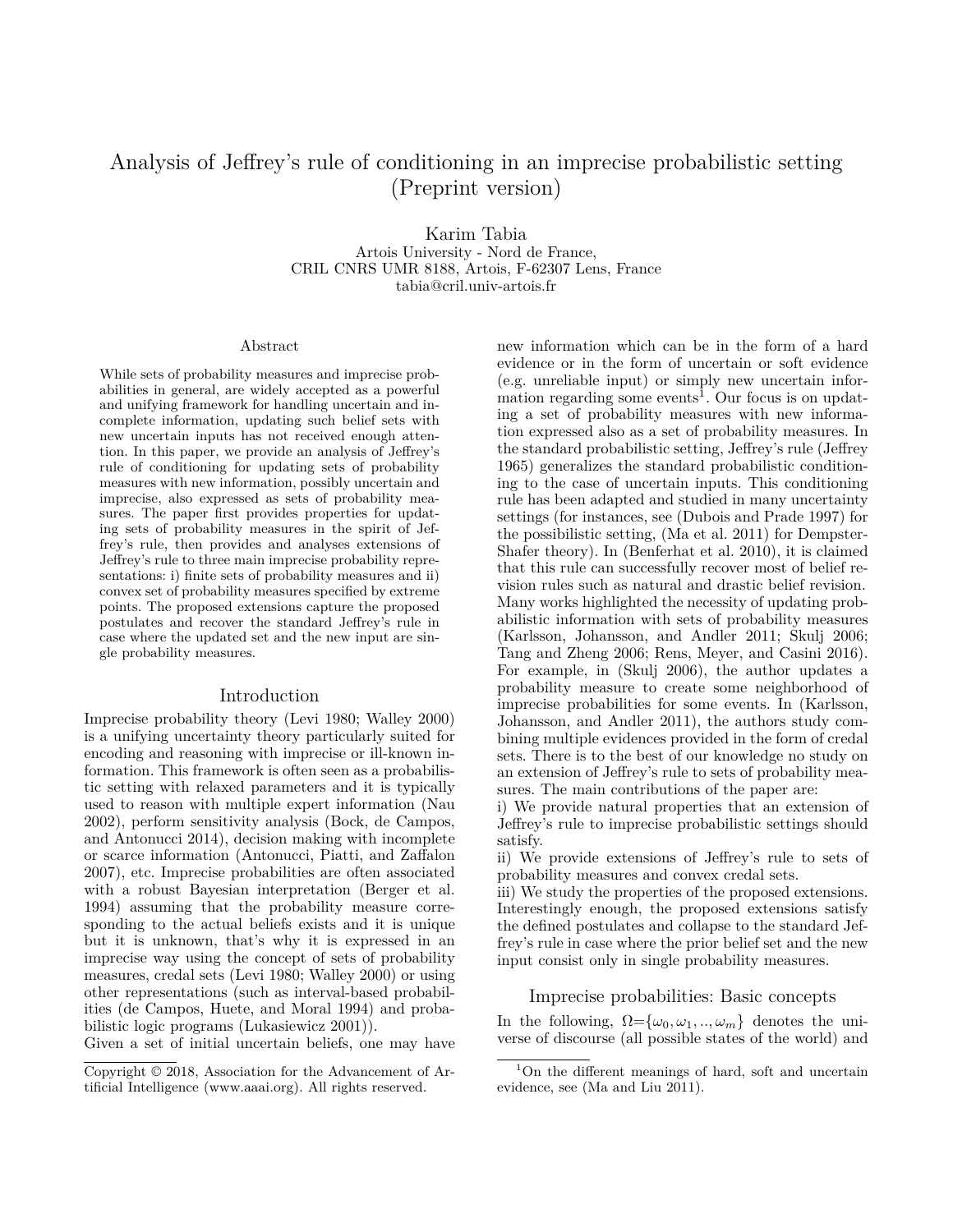$\omega_i$  denotes a given state (also called interpretation). Sets of interpretations  $\phi \subset \Omega$ ,  $\psi \subset \Omega$  are called events.

#### Sets of probability measures and credal sets

Let  $\Delta$  denote the set of all probability measures over  $\Omega$ . A set of probability measures K is a subset of  $\Delta$ . K denotes a finite<sup>2</sup> or inifinite set of classical probability measures  $p$  over  $\Omega$ . In order to avoid heavy notations, a set of probability measures will be denoted *K*, the same notation used for credal sets. In this paper, a credal set represents all the probability measures satisfying some requirements or constraints. More precisely, a credal set is defined as follows:

Definition 1 (Credal set) A credal set *K* is a closed convex set of probability distributions.

Credal sets are generally induced by probabilistic beliefs encoded by means of interval-based probabilities (de Campos, Huete, and Moral 1994) or probabilistic constraints as in conditional logic programs (Lukasiewicz 2001). Intuitively, if  $K$  is a convex set of probability measures, then linearly *mixing*<sup>3</sup> any two distributions  $p_1$  and  $p_2$  from *K* will result in a distribution  $p$  belonging to *K*. Given that a credal set may contain an infinite number of probability measures, there are three main commonly used ways to encode imprecise beliefs. i) Vertex-based representation where the uncertainty is encoded by a finite set of standard probability distributions representing extreme points of the convex set *K*. ii) Interval-based representation where every interpretation  $\omega \in \Omega$  is associated with upper and lower probabilities. iii) Constraint-based representation where the uncertainty is specified by means of constraints as in the comparative probabilities framework (Miranda and Destercke 2013) or in probabilistic logic programs (Lukasiewicz 2001). In this paper, we focus only on the vertex representation.

#### Vertex-based representation

This representation defines a convex credal set *K* by a finite number of probability measures called extreme points. Such a credal set is called a finitely generated credal set. Any probability measure of *K* can be expressed as linear combination of extreme points.

Definition 2 (Extreme point) An extreme point (also called vertex) *p* of a credal set *K* is a probability measure such that it is impossible to find two different probability distributions  $p_1 \in K$  and  $p_2 \in K$  such that  $p = \alpha^* p_1 + (1-\alpha)^* p_2$  with  $\alpha \in ]0,1[$ .

This representation is for instance used in the JavaBayes<sup>4</sup> platform for modeling and reasoning with

<sup>3</sup>Mixing here means linearly combining a set of distributions  $p_1 \, ... \, p_k$  as follows:  $p = \sum_{i=1}^k (a_i * p_i)$  where  $\sum_{i=1}^k a_i = 1$ .

Bayesian and credal networks (Cozman 2000). In the following,  $ext(K)$  denotes the set of extreme points of the credal set *K*.

Definition 3 (Convex hull) The convex hull of credal set  $K$ , denoted  $CH(K)$  is the closed set of probability measures whose polytope is characterized by the set of extreme points *ext*(*K*).

Example 1 In Figure 1, a convex credal set *K* is depicted using a barycentric representation. Here  $\Omega = {\omega_0, \omega_1, \omega_2}$  and *K* is finitely generated by three extreme points  $p_1=(.45, 0, .55), p_2=(.7, .1, .2)$  and  $p_3=(.1, .6, .3).$ 



Figure 1: Example of extreme points  $p_1$ ,  $p_2$  and  $p_3$  using a barycentric representation.

Note that any closed convex set can be encoded by a finite number of extreme points (Levi 1980; Wallner 2007).

#### Reasoning with credal sets

Reasoning tasks are performed on sets of probability measures or credal sets by exploring all the models of that credal set<sup>5</sup>. For instance, marginalizing a credal set  $K(X, Y)$  on two sub-sets of variables X and Y is done as follows:

$$
K(X) = \{ \sum_{Y} p(X, Y) : p \in K(X, Y) \}
$$
 (1)

Conditioning on an event  $\phi \subseteq \Omega$  is defined as follows:

$$
K(\omega_i|\phi) = \{p(\omega_i|\phi) : p \in K \text{ and } p(\phi) > 0\} \qquad (2)
$$

Note that for practical computational reasons, reasoning on  $K$  is done on  $ext(K)$  which provides an equivalent representation. Indeed, inference on a credal set *K* is equivalent to inference on its extremes points (de Campos, Huete, and Moral 1994). For instance, for marginalization, given a credal set  $K(X, Y)$  on two subsets of variables *X* and *Y* . Then,

$$
K(X) = CH(\{p(X) : p \in ext(K(X, Y))\})
$$
 (3)

We assume that  $K$  is a finitely generated credal set, namely *K* is the convex hull of its set of extreme points  $ext(K)$ . In the following, we propose extensions of Jeffrey's rule to sets of probability measures.

 $2$ For instance, in case we have 10 experts where each expert *i* having his own beliefs in the form of a probability measure  $p_i$  then this set is composed by the 10 probability measures  $p_1, \ldots, p_{10}$ .

<sup>4</sup>http://www.cs.cmu.edu/~javabayes/Home/

<sup>5</sup>Alternative approaches consist for instance in selecting the most informative model (in the sense of information entropy for example) of *K* to draw inferences as it is done in (Lukasiewicz 2001).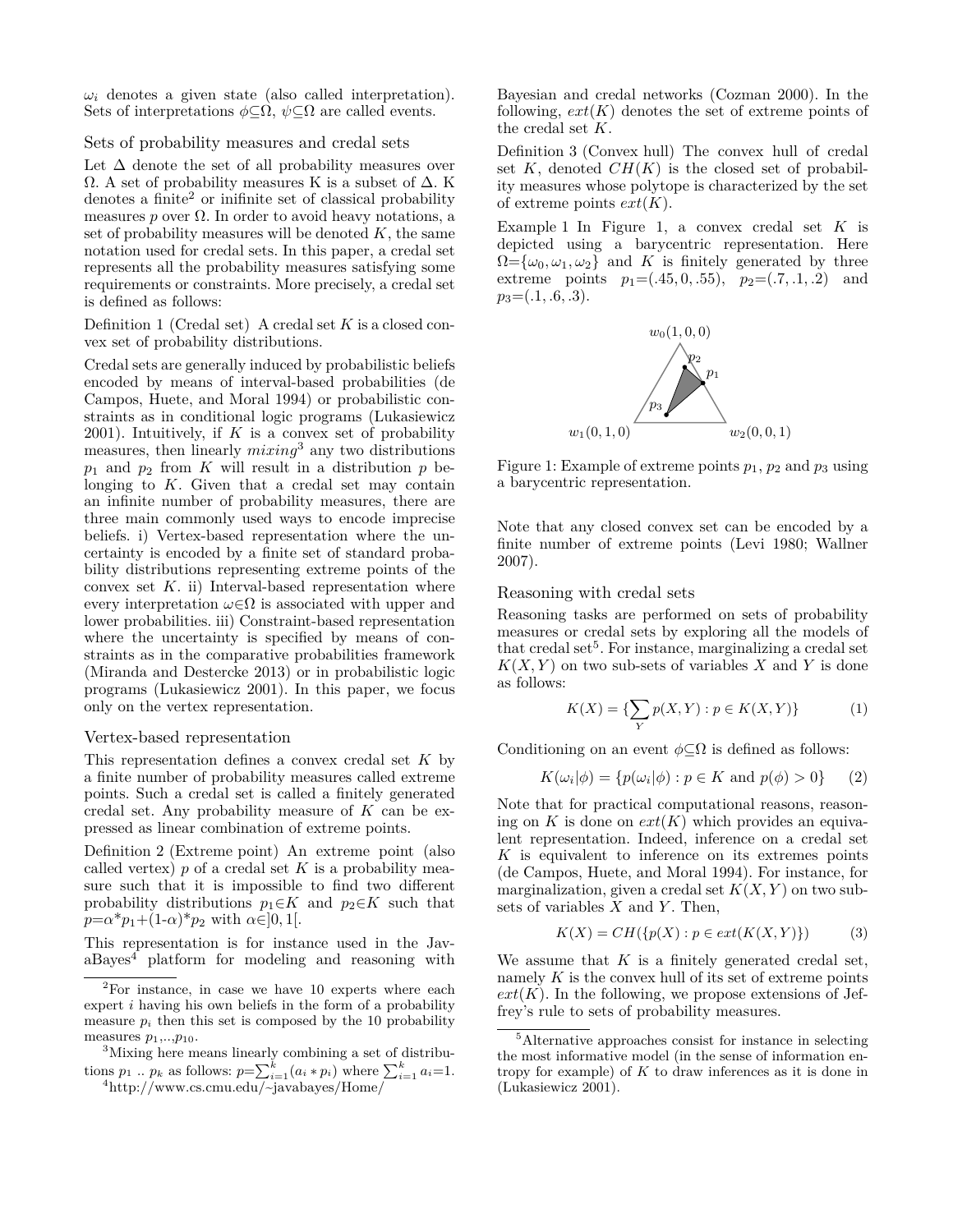## Extending Jeffrey's rule to sets of probability

#### measures

This section analyzes a straightforward extension of Jeffrey's rule to sets of probability measures.

#### Motivating example

Let us assume we are dealing with learning probabilities from a dataset over five boolean variables  $X_1, X_2,$  $X_3$ ,  $X_4$  and  $X_5$ . Suppose a small dataset *D* is collected where the values of some variables are missing. Assume also we are interested in deriving an imprecise probability distribution (here an interval-based probability distribution) from this small dataset. In this case, for each configuration  $x_1...x_5$  of the five variables  $(X_1, ..., X_5)$ , we will have a lower bound *l* corresponding to the frequency of  $x_1 \nvert x_5$  in *D* and an upper bound *u* corresponding to the proportion of entries of *D* that are either  $x_1...x_5$  or that can be  $x_1...x_5$  (for instance, if the value of variable  $X_5$  is missing in a given entry of  $D$ then it can be any value of  $X_5$ ). Let P be the intervalbased probability distribution derived from *D*.

|          |   |   |   | $X_2$ $X_3$ $X_4$ $X_5$ $P(X_1X_2X_3X_4X_5)$ |
|----------|---|---|---|----------------------------------------------|
|          |   |   |   |                                              |
|          |   |   |   | $[.001, .04]$<br>$[.02, .1]$                 |
| $\cdots$ | . | . | . | <br>$\cdots$                                 |
|          |   |   |   | [.005, .035]                                 |

Assume now that we have a latest and bigger dataset  $D'$  but only on a subset of variables  $X_1...X_2$ .  $D'$  also contains some missing data. Let *P ′* be the interval-based probability distribution computed from *D′* .

| $X_1$ | $X_2$ | $P(X_1X_2)$  |
|-------|-------|--------------|
| O     | 0     | [.025, .059] |
| O     |       | [.2, .35]    |
|       |       |              |
|       |       | 1.5, .7      |

It fully makes sense to revise the initial distribution *P* by *P*<sup> $\prime$ </sup> since this latter is more recent and more representative of the problem as it concerns a large amount of data. It is important to note that the information to update is a set of probablity measues (all probability measures complying with the intervals of *P*) and the new input is also a set of probability measures. This update task is fully in the spirit of Jeffrey's rule but there is to the best of our knowledge no extension of Jeffrey's rule to sets of probability measures. Of course, the need to revise sets of probabilities by new sets of probabilities can be encountered either when dealing with empirical data (typical situations are dealing with missing data and small datasets) or when dealing with subjective beliefs of agents.

#### Jeffrey's rule

Jeffrey's rule (Jeffrey 1965) is an extension of the classical probabilistic conditioning to the case where the new observation is uncertain. It allows to update an

initial probability distribution *p* into a posterior one *p ′* given the uncertainty bearing on a set of mutually exclusive and exhaustive events  $\lambda_1, \ldots, \lambda_n$ . The new input is of the form  $(\lambda_i, \alpha_i)$ ,  $i=1..n$  where  $\alpha_i$  denotes the new probability of  $\lambda_i$ . Jeffrey's rule lies on the two following principles:

i) Success principle: After the update operation, the posterior probability of each event  $\lambda_i$  must be equal  $\overline{\text{to}} \alpha_i$ , namely  $\forall \lambda_i$ ,  $p'(\lambda_i) = \alpha_i$ .

ii) Probability kinematics principle: This constraint ensures a kind of minimal change principle. Jeffrey's method assumes that in spite of the disagreement about the events  $\lambda_i$  in the initial distribution  $p$  and the new one *p*<sup>'</sup>, the conditional probability of any event  $\phi \subseteq \Omega$ given any uncertain event  $\lambda_i$  remains the same in the original and the revised distributions. Namely,

$$
\forall \lambda_i \subseteq \Omega, \forall \phi \subseteq \Omega, p(\phi|\lambda_i) = p'(\phi|\lambda_i). \tag{4}
$$

Given a probability measure *p* encoding the initial beliefs and new inputs the form  $(\lambda_i, \alpha_i)$ . The updated probability degree of any event  $\phi \subseteq \Omega$ , is done as follows:

$$
p'(\phi) = \sum_{\lambda_i} \alpha_i * \frac{p(\phi, \overline{\lambda}_i)}{p(\lambda_i)}.
$$
 (5)

The posterior distribution *p ′* obtained using Jeffrey's rule always exists and it is unique (Chan and Darwiche 2005).

#### Jeffrey's rule for sets of probability measures

Recall that our focus is not the foundations and justifications of Jeffrey's rule in imprecise probabilities. Interested readers can refer for instance to (Chan and Darwiche 2005; Grove and Halpern 1998; Skulj 2006; Yue and Liu 2008). For the sake of simplicity, the input, the belief set to update is given in the form of a credal set denoted *K*. The new information is also given in the form of a credal set  $K_{in}$  over a partition of Ω. This form for the inputs is general enough to capture sure observations, uncertain observations and imprecise ones. Moreover, we assume that *K* and  $K_{in}$  are not empty sets. Let  $K'$  be a the updated set obtained by updating  $K$  with  $K_{in}$ . Let us now see what an extension of Jeffrey's rule could aim to satisfy in an imprecise probabilistic setting.

(P1) *K′* (*λ*1*..λn*)*⊆ Kin*  $(Y^2)$   $\forall \lambda_i \subseteq \Omega, \forall \phi \subseteq \Omega, K(\phi|\lambda_i) = K'(\phi|\lambda_i)$ (P3)  $\text{ud}p(K, K_{in}) = \bigcup_{p \in K, p_{in} \in K_{in}} \text{ud}p(p, p_{in}).$ 

Postulate P1 corresponds to the success postulate ensuring that the new information should be accepted (the inputs are seen as constraints to be satisfied). Of course, the success postulate may be questionable in some contexts, but it may be a desired property in some applications such as in (Skulj 2006). In order to stay in Jeffrey's rule spirit, we just rephrase this postulate in the context of sets of probabilities. The converse inclusion  $K_{in} \subseteq K'(\lambda_1 \dots \lambda_n)$  is strong as there may exist  $\lambda_i$ and  $p_{in} \in K_{in}$  such that  $p_{in}(\lambda_i) > 0$  while  $\forall p \in K, p(\lambda_i) = 0$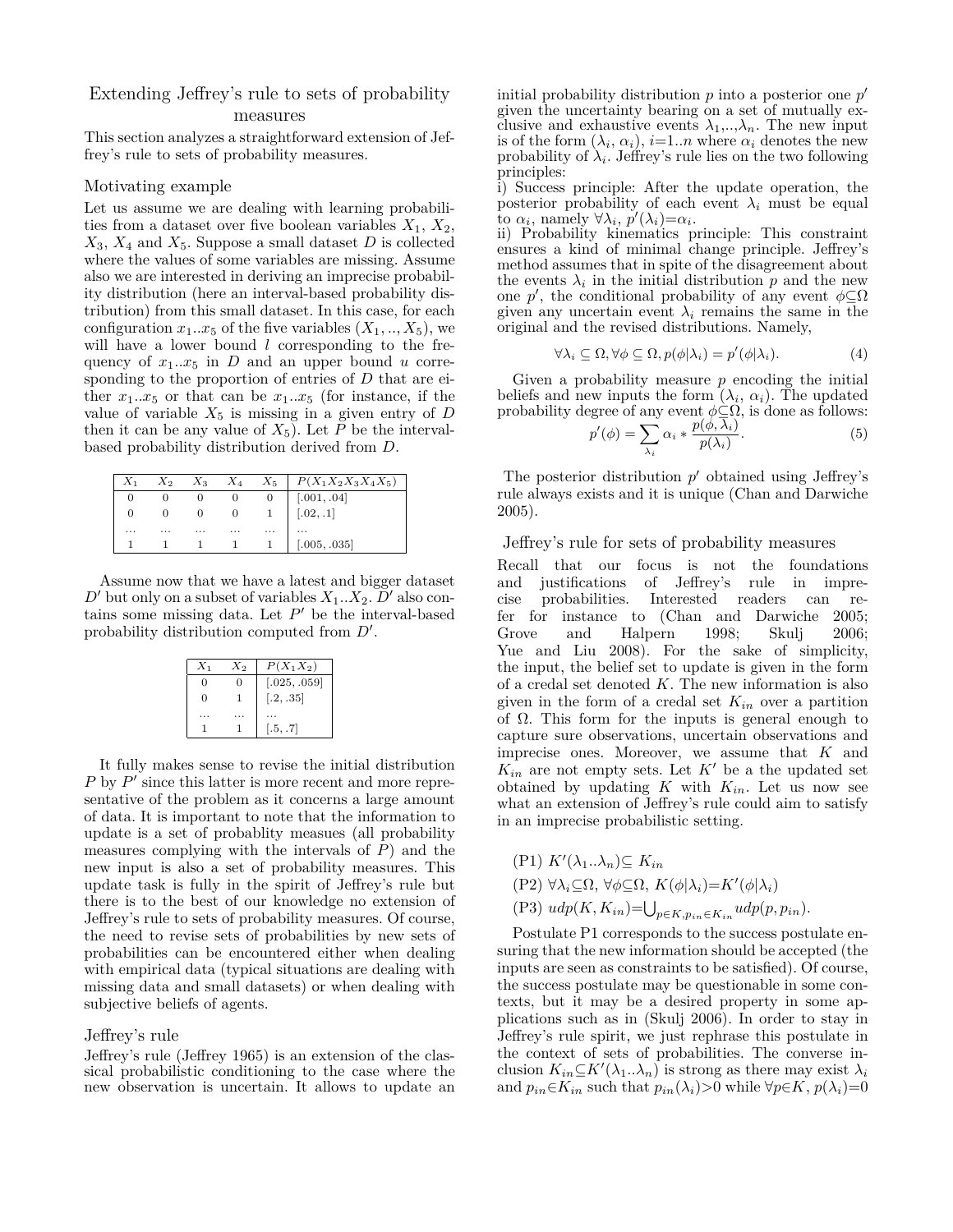preventing the application of Jeffrey's rule on an a priori impossible event as in the standard case.

P2 is the statement of kinematics principle adapted to the case of sets of probability measures. This postulate aims to ensure that *K′* and *K* preserve the conditional credal sets on the events  $\lambda_1, \ldots, \lambda_n$ .

P3 extends the one proposed in (Grove and Halpern 1998) in order to capture the fact that updating a set of probability measures by another set of measures should take into account every measure in the initial set and every measure in the new input. This makes sense within a robust Bayesian interpretation of sets of probability measures.

Lemma 1 If  $|K|=|K_{in}|=1$  then postulates P1 and P2 recover with the success and probability kinematics principles of Jeffrey's rule respectively.

Obviously, if the credal sets  $K$  and  $K_{in}$  are singletons (namely, each one composed of only one probability measure), then P1 will recover the success principle (the input  $K_{in}$  is fully accepted as in Jeffrey's rule) while  $P2$ will recover the probability kinematics principle. Consequently, the only solution satifying these properties is the one obtained using Jeffrey's rule and it always exists (Chan and Darwiche 2005).

### Conditioning sets of probabiliy measures with uncertain inputs

One direct way to extend Jeffrey's rule to finite sets of probability measures is to update every member of the belief set  $K$  by every member of the new input  $K_{in}$  as follows:

Definition 4 Let *K* be a set of probability measures representing the current beliefs over the universe of discourse Ω. Let the new information be *Kin*.

$$
K' = \{p' : p' = \text{Jeffrey}(p, p_{in}), p \in K : \forall \lambda_i, p(\lambda_i) > 0, p_{in} \in K_{in}\}\
$$
\n
$$
(6)
$$

where  $\text{Jeffrey}(p, p_{in})$  is the update according to  $\text{Jeffrey's}$ rule given in Equation 5 of the probability measure *p* with the new input  $p_{in}=(p_{in}(\lambda_1),...,p_{in}(\lambda_n)).$ 

Updating using Definition 4 in straightforward in case where the belief sets  $K$  and  $K_{in}$  consist of finite sets of probability measures. It is clear that if both *K* and *Kin* contain only one probability measure then Definition 4 comes down to Jeffrey's rule in the standard probabilistic setting.

Example 2 Let us assume that  $\Omega = \{a_1b_1, a_1b_2, a_2b_1, a_2b_2\}$  and that the current beliefs about a given problem over two binary variables *A* and *B* is a set composed of three probability distributions  $p_1$ ,  $p_2$  and  $p_3$ . Suppose that we receive new information (for example new data) saying that the probability  $p_{in}(b_1)=0$  and  $p_{in}(b_2)=1$ . Applying Jeffrey's rule to each probability measure  $p_1$ ,  $p_2$  and  $p_3$ will give three updated distributions  $p'_1$ ,  $p'_2$  and  $p'_3$ .

Proposition 1 Let *K* be a finite set probability measures over  $\Omega$ . Let the new information be  $K_{in}$  which

|       | В              | $p_1(AB)$ | $p_2(AB)$ | $p_3(AB)$ |
|-------|----------------|-----------|-----------|-----------|
| $a_1$ | $^{\rm o_1}$   | .6        | .65       |           |
| $a_2$ |                | .15       |           |           |
| $a_1$ | $b_2$          |           |           |           |
| $a_2$ | b <sub>2</sub> | .15       | .15       |           |

Table 1: Example of a belief set *K* characterized by three extreme points  $p_1$ ,  $p_2$  and  $p_3$ .

|       | B              | AB) | $p'_{\alpha}$<br>AB) | AB) |
|-------|----------------|-----|----------------------|-----|
| $a_1$ | b <sub>1</sub> | .72 | .78                  | .79 |
| $a_2$ | b <sub>1</sub> | .18 | .12                  | .11 |
| $a_1$ | b <sub>2</sub> | .04 | .04                  | .05 |
| $a_2$ | $b_2$          | .06 | .06                  | .05 |

Table 2: The posterior set *K′* obtained from *K* of Table 1.

is a set on an exhaustive and mutually exclusive set of events  $\lambda_1, \ldots, \lambda_n$ . Let K<sup>*'*</sup> be the results of updating K<sup>*'*</sup> with  $K_{in}$  using Definition 4. Then  $K'$  satisfies postulates *P*1, *P*2 and *P*3.

Proof 1 (Sketch)

- For P1, to show that  $K'(\lambda_1 \ldots \lambda_n) \subseteq K_{in}$ , let  $p' \in K'$ and show that  $\forall \lambda_i$ ,  $\exists p_{in} \in K_{in}$  s.t.  $p'(\lambda_i)=p_{in}(\lambda_i)$ . If  $p' \in K'$  then  $\exists p \in K$  and  $\exists p_{in} \in K_{in}$  such that  $p'$ =Jeffrey $(p, p_{in})$ . Since  $p'$  is obtained by updating  $p$ with *p*<sub>in</sub> with Jeffrey's rule, then  $\forall \lambda_i, p'(\lambda_i) = p_{in}(\lambda_i)$ .
- For P2 and P3, the proof is also straightforward for finite sets of probability measures since by Definition 4 the update is done using Jeffrey's rule applied individually on each member of *K* and on each member of  $K_{in}$ .

In practice, the credal set  $K$  to update may be finite or infinite (in case of convex sets). In the following, we extend Jeffrey's rule to closed convex credal sets.

Conditioning credal sets with uncertain inputs

In this section, the belief set to update is a closed convex set  $K$  specified by its extreme points  $ext(K)$  and the new input *Kin* is also a closed convex set specified by its extreme points  $ext(K_{in})$ . One direct way to extend Jeffrey's rule is to update only extreme points of *K* with the ones of  $K_{in}$ , namely update each  $p \in ext(K)$ with each  $p_{in} \in ext(K_{in})$  using Jeffrey's rule.

Definition 5 Let *K* be the closed convex set to update. Let the new information be  $K_{in}$  which is a closed convex set on set of exhaustive and mutually exclusive events  $\lambda_1, \ldots, \lambda_n$ .

$$
K' = CH({p' : p' = j \text{effrey}(p, p_{in}); p \in ext(K) \text{ and } p_{in} \in ext(K_{in}), \forall \lambda_i, p(\lambda_i) > 0}),
$$
 (7)

Given that it is impossible to update every  $p \in K$ , update of Definition 5 proceeds by updating only the set of extreme points of *K* by the set of extreme points of *Kin* then recovers a convex set using the convex hull operator.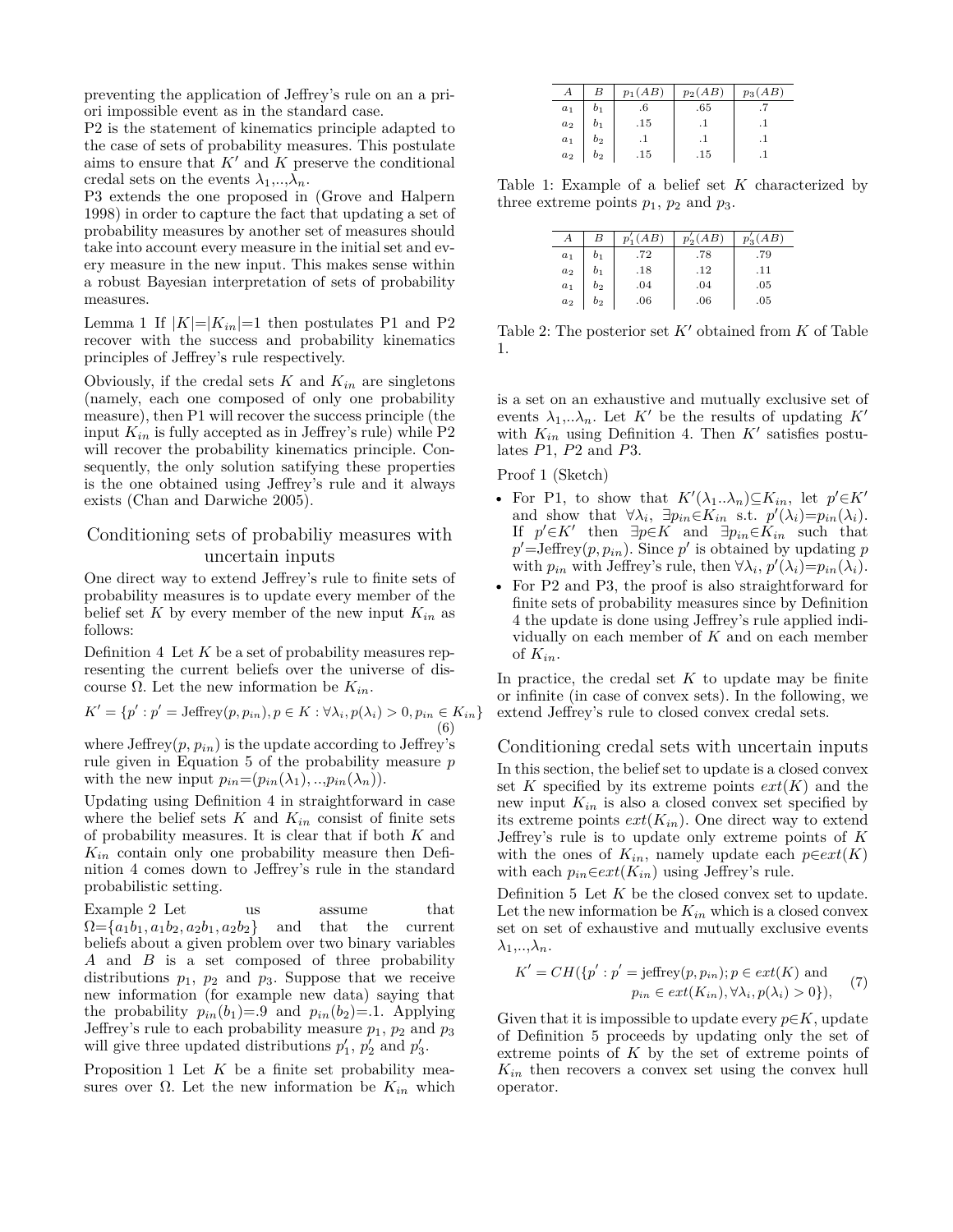Example 3 (Example 1 continued) Let us reuse the credal set *K* of Example 1 where  $\Omega = {\omega_0, \omega_1, \omega_2}$ and *K* is finitely generated by three extreme points *p*1=(*.*45*,* 0*, .*55), *p*2=(*.*7*, .*1*, .*2) and *p*3=(*.*1*, .*6*, .*3). Assume now that new information  $K_{in}$  regarding two events  $\lambda_1 = {\omega_1, \omega_2}$  and  $\lambda_2 = {\omega_3}$  has become available. Assume also that  $ext(K_{in})$  consists of two extreme points *{*(*.*7*, .*3); (*.*6*, .*4)*}*.



Figure 2: Credal set *K′* obtained by updating *K* of Figure 1 with *Kin* whose extreme points are *{*(*.*7*, .*3); (*.*6*, .*4)*}*.

As shown in Figure 2, the number of extreme points of  $K'$  is at most to  $|ext(K)|^*|ext(K_{in})|$ .

Proposition 2 Let *K* be the closed convex set to update and  $K_{in}$  be the new input. Let  $K'$  be the updated set computed according to Definition 5 then *K′* satisfies postulates P1-P3.

Proof 2 (Proof sketch)

For P1, in order to show that  $K'(\lambda_1 \ldots \lambda_n) \subseteq K_{in}$ , let  $p' \in K'$ and show that  $\exists p_{in} \in K_{in}$  s.t.  $p'(\lambda_1 \ldots \lambda_n) = p_{in}(\lambda_1 \ldots \lambda_n)$ . Since  $p' \in K'$  then  $p' \in CH({p' : p''})$  $p' = \text{Jeffrey}(p, p_{in}); p \in ext(K), p_{in} \in ext(K_{in})\}).$  It is clear that in case where  $p' = Jeffrey(p, p_{in})$  with *p*∈*ext*(*K*) and  $p_{in} \in ext(K_{in})$  then  $p'(\lambda_1 \ldots \lambda_n) \in K_{in}$ since  $p'$  is obtained by updating  $p$  with  $p_{in}$  using Jeffrey's rule. Now, for any  $p' \in K'$  that is not an extreme point of  $K'$ ,  $p'$  can be expressed using the extreme points  $ext(K')$  as a convex combination of extreme points of  $\hat{K}'$ :  $p'(\omega) = \sum_{i,j} \alpha_{i,j} * p'_{i,j}(\omega)$  where *p*<sup>'</sup><sub>*i,j*</sub>∈ $ext(K')$  obtained by updating the extreme point  $p_i \in ext(K)$  with the extreme point  $p_{in}$  *j* $\in ext(K_{in})$  using Jeffrey's rule, namely  $p'_{i,j}(\omega) = \frac{p_i(\omega) * p_{in,j}(\lambda)}{p_i(\lambda)}$ . Hence,  $p'(\lambda) = \sum_{\omega \in \lambda} (\sum_{i,j} \alpha_{i,j} * p'_{i,j}(\omega))$  with  $\sum_{i,j} \alpha_{i,j} = 1$ . The proof is consists in starting with expressing  $p'(\lambda)$  as a convex combination of extreme points of  $ext(K')$ and ending up with expressing  $p'(\lambda)$  as a convex combination of  $ext(K_{in})$ .

For P2, it is enough to see that if  $p' \in ext(K')$ then necessarily  $\exists p \in ext(K)$  and  $\exists p_{in} \in ext(K_{in})$ such that  $p' = \text{Jeffrey}(p, p_{in})$ . Hence,  $\forall \psi \subseteq \Omega$ ,  $\forall \lambda_i \subseteq \Omega$ ,  $p(\phi|\lambda_i)=p'(\phi|\lambda_i)$ . Since *K* and  $K_{in}$  are convex sets, then  $\forall p' \in K'$ ,  $\exists p \in K$  and  $\exists p_{in} \in K_{in}$  such that *p*  $p' = \text{Jeffrey}(p, p_{in})$ . Hence,  $\forall \psi \subseteq \Omega$ ,  $\forall \lambda_i \subseteq \Omega$ ,  $p(\phi|\lambda_i)=p'(\phi|\lambda_i).$ 

For P3, the idea of the proof is based on the convexity of *K′* obtained by combining two convex sets *K* and  $K_{in}$ . Indeed,  $K'$  is obtained by the convex hull operator

on a kind of cartesian product of elements of  $ext(K)$ and  $ext(K_{in})$ . Let  $K'_{p_{in}}$  be the credal set obtained by updating *K* with only one point  $p_{in} \in K_{in}$ . Then  $\forall p \in K$ ,  $\exists p'_{in} K'_{p_{in}}$  s.t.  $p'_{in} = \text{Jeffrey}(p, p_{in})$ . Now, by updating *K* by every member of  $K_{in}$  and taking the convex hull of the obtained points, it holds that  $\forall p \in K$ ,  $\forall p_{in} \in K_{in}$ ,  $\exists p' \in K'$  s.t.  $p' = \text{Jeffrey}(p, p_{in}).$  □

In the following, we study Jeffrey's rule extension in another widely used representation of imprecise probabilities, namely interval-based probability distributions.

Updating interval-based probability measures Let us see now how to uptate interval-based probability distributions as the ones of the motivating example. Let *P* be an interval-based probability distribution (IPD for short) encoding the initial beliefs where each interpretation  $\omega \in \Omega$  is associated with a sub-interval of [0, 1]. Given an IPD *P* encoding the current knowledge and new information *Pin*, there are basically two possible ways to update  $P$  with  $P_{in}$ :

- A credal-based method: This consists in updating the credal set  $K$  underlying  $P$  (denoted  $K(P)$  and containing all the models of  $P$ ) by the credal set  $K_{in}$ underlying  $P_{in}$  (denoted  $K_{in}(P_{in})$ ) using Definition 5. Once *K′* computed, the IPD *P ′* can be computed from *K′* .
- An interval-based method: The main drawback of updating at the credal level is that it manipulates extremes points of IPDs while the number of such extreme points for an IPD with *m* interpretations can be up to *m*! (Wallner 2007). The alternative then is to manipulate directly the intervals of the IPD to accommodate the input  $P_{in}$ . This method will be addressed in future works.

The credal-based update method is defined as follows:

Definition 6 Let  $P$  be IPD to update and  $P_{in}$  be the new input IPD on set of exhaustive and mutually exclusive events  $\lambda_1, \ldots, \lambda_n$ . Let K<sup>*'*</sup> be the updated credal set computed according to Definition 5 on  $K(P)$  and  $K_{in}(P_{in})$ . *P*<sup>*'*</sup> is an IPD on  $\Omega$  such that  $\forall \omega_i \in \Omega$ ,

$$
P'(\omega_i) = [inf_{p' \in K'}(p'(\omega_i)), sup_{p' \in K'}(p'(\omega_i))].
$$
 (8)

Example 4 Let us assume in this example that the current beliefs about a given problem over two binary variables *A* and *B* are given by the IPD *P*(*AB*). In Table 3, we have the marginal distribution of *A* (namely,  $P(A)$ , the one of *B* (namely,  $P(B)$ ) and the conditional distribution of *B* given *A* (namely,  $P(B|A)$ ). Let us now assume that we have new uncertain inputs given in probability distribution  $P_{in}(B)$  such that  $P_{in}(B=1)=[.7, .8]$  and  $P_{in}(B=1)=[.2, .3]$ . In order to update  $P$  to accommodate  $P_{in}$  using Definition 6, we update  $K(P)$  with  $K_{in}(P_{in})$  using Definition 5. Note that  $K(P)$  has two extreme points  $p_1 = (.70, .05, .1, .15)$ and  $p_2 = (.50, .25, .1, .15)$  and  $K_{in}(P_{in})$  has also two extreme points, namely  $p_{in_1} = (.7, .3)$  and  $p_{in_2} = (.8, .2)$ . *p*<sup>1</sup> will be updated into  $p'_1 = (.65, .05, .12, .18)$  and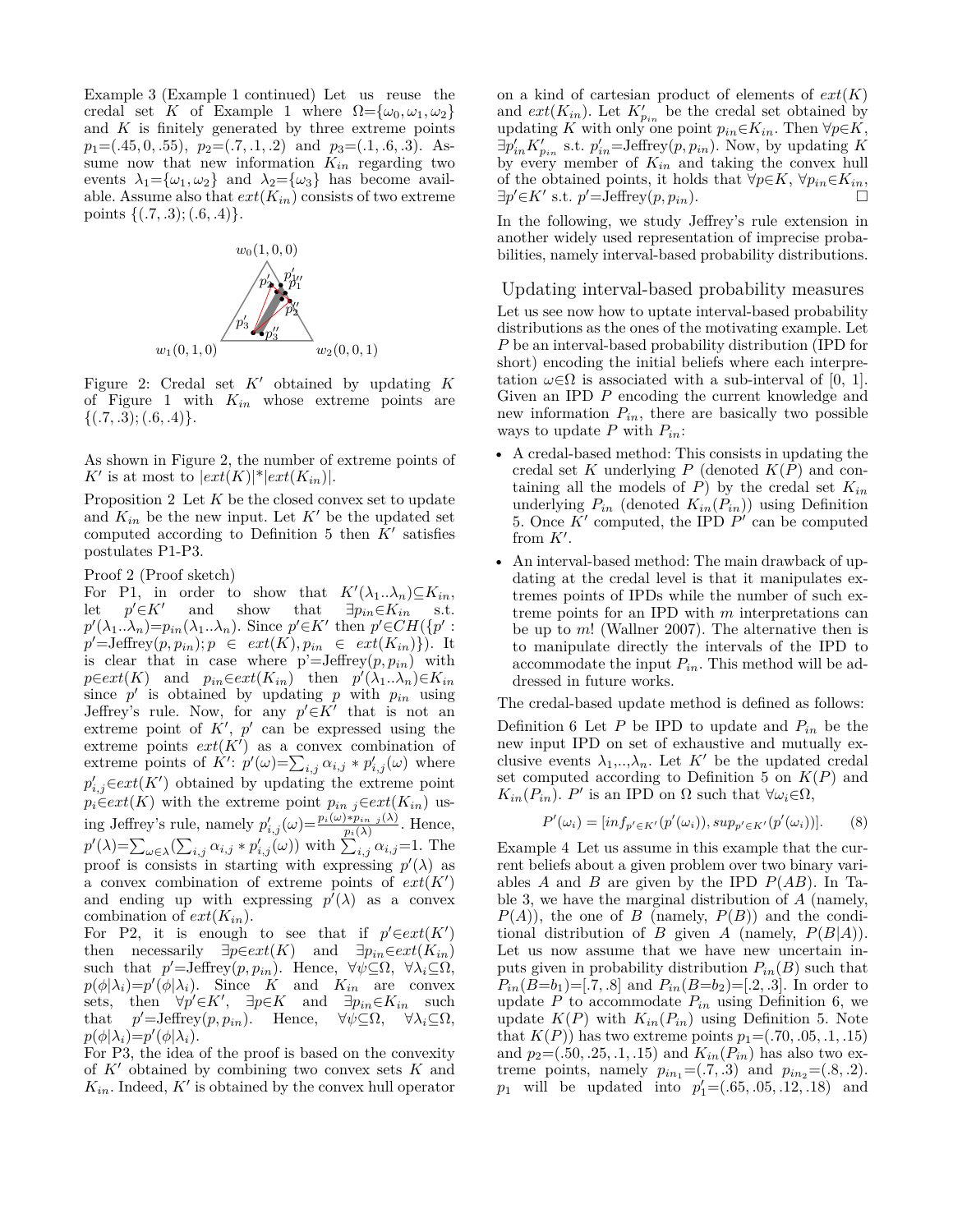|                  |                |                |                | А          | P(A)       |
|------------------|----------------|----------------|----------------|------------|------------|
| $\boldsymbol{A}$ | В              |                | P(AB)          | $a_1$      | [.60, .80] |
| $a_1$            | b <sub>1</sub> |                | [.50, .70]     | $a_2$      | [.20, .40] |
| $a_2$            | b <sub>1</sub> |                | [.05, .25]     |            |            |
| $a_1$            | b <sub>2</sub> |                | [.10, .10]     | B          | P(B)       |
|                  |                |                |                | $b_1$      | [.75, .75] |
| $a_2$            | $b_2$          |                | [.15, .15]     | $b_2$      | [.25, .25] |
|                  |                |                |                |            |            |
|                  |                | А              | В              | P(A B)     |            |
|                  |                | $a_1$          | b <sub>1</sub> | [.67, .93] |            |
|                  |                | a <sub>2</sub> | b <sub>1</sub> | [.07, .33] |            |
|                  |                | $a_1$          | b <sub>2</sub> | [.40, .40] |            |
|                  |                | $a_2$          | $b_{2}$        | [.60, .60] |            |
|                  |                |                |                |            |            |

Table 3: Example of an initial IPD *P* and the underlying marginal and conditional distributions.

*p ′′* <sup>1</sup>=(*.*75*, .*05*, .*08*, .*12) and *p*<sup>2</sup> will be updated into *p ′* <sup>2</sup>=(*.*47*, .*23*, .*12*, .*18) and *p ′′* <sup>2</sup>=(*.*53*, .*27*, .*08*, .*12). Hence  $K' = CH(\{p'_1, p''_1, p'_2, p''_2\}).$ 

The updated distribution is given by *P ′* of Table 4. Table 3 and 4 show that the input beliefs encoded

|       |                            | $\boldsymbol{A}$ | P'(A)                     |  |                            |
|-------|----------------------------|------------------|---------------------------|--|----------------------------|
|       | $B \mid P'(AB)$            | $a_1$            | [.59, .83]                |  | $B \mid P'(A B)$           |
| $a_1$ | $b_1$ [.47, .75]           | $a_2$            | $\left[ .17, .41 \right]$ |  | $a_1$ $b_1$ [.67, .93]     |
|       | $a_2$   $b_1$   [.05, .27] |                  |                           |  | $a_2$   $b_1$   [.07, .33] |
|       | $a_1$   $b_2$   [.08, .12] | $\mid$ B         | P'(B)                     |  | $a_1$ $b_2$ $[.40, .40]$   |
|       | $a_2$   $b_2$   [.12, .18] | $b_1$            | $\left[ .7, .8 \right]$   |  | $a_2$   $b_2$   [.60, .60] |
|       |                            | $b_2$            | [.2, .3]                  |  |                            |

Table 4: Updated beliefs of the distribution given in Table 3.

by  $P'(B)$  are fully accepted (see the marginal distribution  $P'(B)$  computed from the updated distribution *P ′* (*AB*)).

Proposition 3 states that this updating ensures that the postulates P1-P3 are satisfied.

Proposition 3 Let *P* be IPD to update. Let the new information be the IPD *Pin* on set of exhaustive and mutually exclusive events  $\lambda_1, \ldots, \lambda_n$ . Let K<sup>*'*</sup> be the updated credal set computed according to Definition 5 on  $K(P)$  and  $K_{in}(P_{in})$ . Let  $P'$  the posterior IPD computed from *P* and *Pin* following Definition 6. Then *P ′* satisfies P1-P3.

Proof 3 (Sketch) The proof directly follows from the fact that  $K(P)$  is an equivalent representation of models of *P* and the fact that updating using Definition 5 satisfies P1-P3.

#### Related works and concluding remarks

This paper proposed extensions of Jeffrey's rule of conditioning to the case where the information is encoded in an imprecise probabilistic setting. More precisely, the paper rephrases the two postulates of Jeffrey's rule and added another one to enforce the update operation to take into account every member of the initial set of probability measures and every member of the new input set. The paper extends Jeffrey's rule to i) sets of probability measures and ii) convex credal sets in a vertex-based representation. These extensions are shown to satisfy the proposed postulates and collapse to standard Jeffrey's rule when the initial set and new information are singleton distributions.

Updating sets of probability measures is not a new topic (Grove and Halpern 1998)(Levi 1980)(Walley 2000). However, all these works update sets of probability measures with hard evidence or observations while the focus of the work is updating sets of probability measures with new inputs expressed by means of a set of probability measures. The existing extensions of Jeffrey's rule are limited to special imprecise probabilistic information such as the extensions proposed in (Ma et al. 2011) for Dempster-Shafer theory or the possibilistic extension of Jeffrey's rule proposed in (Dubois and Prade 1997). In (Skulj 2006), the author use Jeffrey's rule to update a single probability distribution in order to obtain the desired neighborhood of events of interest expressed only in terms of interval probabilities. In (Yue and Liu 2008), the authors dealt with updating imprecise knowledge in the framework of probabilistic logic programming. In case where the imprecise knowledge is compactly encoded by means of belief graphical models called credal networks, there is only one work (J. C. F. da Rocha and de Campos 2008) dealing with updating with soft evidence.

#### References

Antonucci, A.; Piatti, A.; and Zaffalon, M. 2007. Credal networks for operational risk measurement and management. In Apolloni, B.; Howlett, R.; and Jain, L., eds., Knowledge-Based Intelligent Information and Engineering Systems, volume 4693 of Lecture Notes in Computer Science. 604–611.

Benferhat, S.; Dubois, D.; Prade, H.; and Williams, M.-A. 2010. A framework for iterated belief revision using possibilistic counterparts to jeffrey's rule. Fundam. Inform. 99(2):147–168.

Berger, J.; Moreno, E.; Pericchi, L.; Bayarri, M.; Bernardo, J.; Cano, J.; De la Horra, J.; Martín, J.; Ríos-Insúa, D.; Betrò, B.; Dasgupta, A.; Gustafson, P.; Wasserman, L.; Kadane, J.; Srinivasan, C.; Lavine, M.; O'Hagan, A.; Polasek, W.; Robert, C.; Goutis, C.; Ruggeri, F.; Salinetti, G.; and Sivaganesan, S. 1994. An overview of robust bayesian analysis. Test  $3(1):5-124$ .

Bock, J. D.; de Campos, C. P.; and Antonucci, A. 2014. Global sensitivity analysis for MAP inference in graphical models. In Advances in Neural Information Processing Systems 27: Annual Conference on Neural Information Processing Systems 2014, December 8-13 2014, Montreal, Quebec, Canada, 2690–2698.

Chan, H., and Darwiche, A. 2005. On the revision of probabilistic beliefs using uncertain evidence. Artif. Intell. 163(1):67–90.

Cozman, F. G. 2000. Credal networks. Artificial Intelligence  $120(2):199-233.$ 

de Campos, L. M.; Huete, J. F.; and Moral, S. 1994. Probability intervals: A tool for uncertain reasoning. International Journal of Uncertainty, Fuzziness and Knowledge-Based Systems 02(02):167–196.